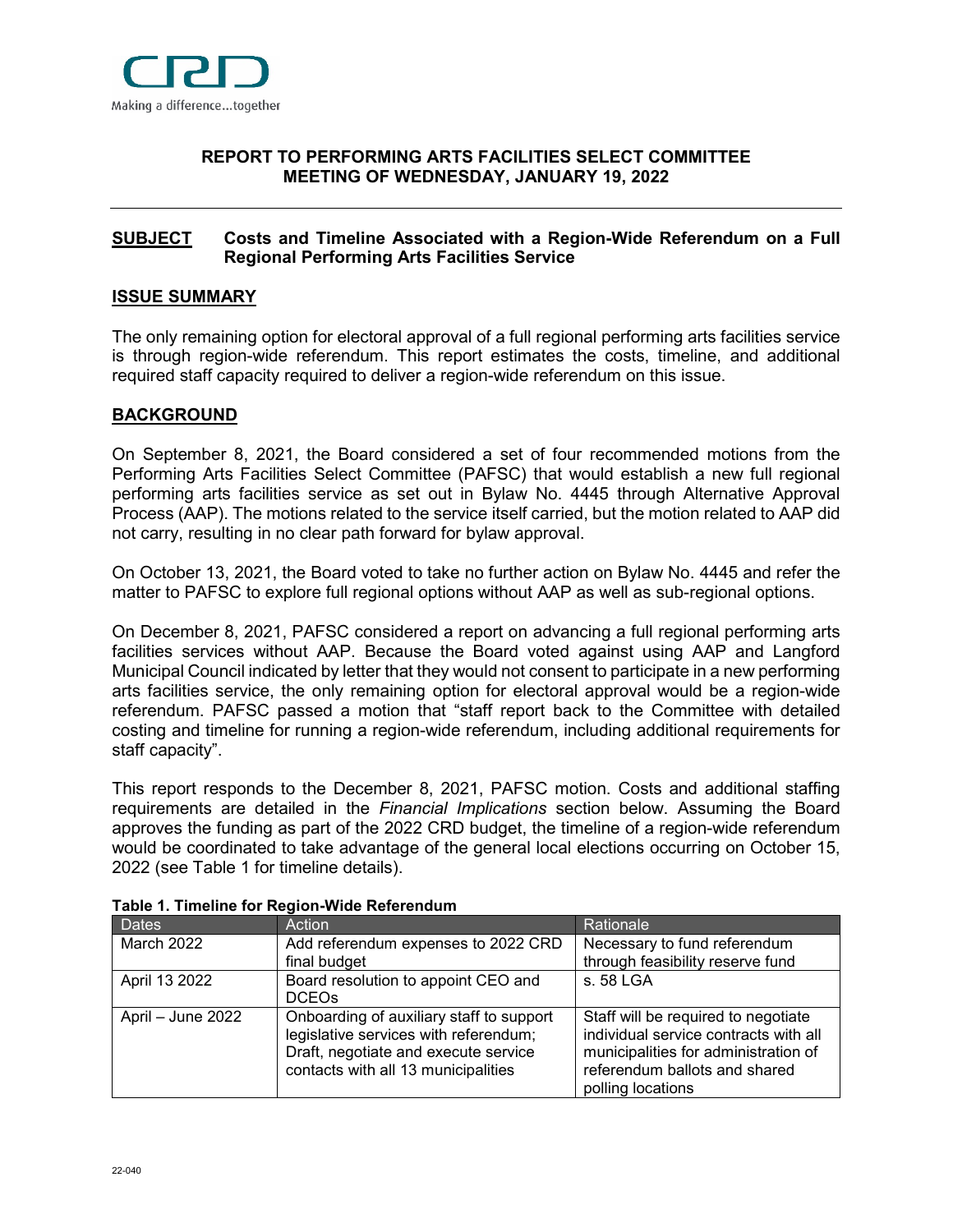### **Performing Arts Facilities Select Committee – January 19, 2022 Costs and Timeline Associated with a Region-Wide Referendum on a Full Regional Performing Arts Facilities Service 2**

| <b>Dates</b>                     | Action                                                                                                                          | Rationale                                                          |
|----------------------------------|---------------------------------------------------------------------------------------------------------------------------------|--------------------------------------------------------------------|
| June 8, 2022                     | Ensure bylaw has 1st-3rd reading;<br>Board resolution to establish polls and<br>referendum question; approval of bylaw          | s. 344 of LGA                                                      |
| June 16, 2022                    | synopsis<br>Bylaw sent to Inspector of Municipalities<br>for approval (to be approved after July<br>27, 2022 for 80-day window) | s.174(2)(d) of LGA                                                 |
| July 15, 2022                    | Set up webpage for referendum process<br>and details, including bylaw synopsis<br>and FAQs on service                           | Inform public on the referendum<br>purpose and process             |
| July 15, 2022                    | Launch Public Awareness Plan (see<br>Communications Considerations below)                                                       | Inform public on costs and benefits<br>of the proposed new service |
| August, 2022                     | Notice of Advance Registration & Notice<br>of Application to Volunteer as Scrutineer                                            | S. 182(1) LGA                                                      |
| August 30 -<br>September 9, 2022 | 10-day Period for receiving Applications<br>for Scrutineers                                                                     | S. 183(2)(b) LGA                                                   |
| September 15-<br>October 9, 2022 | Notice of referendum; to be published in<br>a newspaper at least once each week<br>for 2 consecutive weeks                      | s. 176 LGA                                                         |
| October 5 & 12, 2022             | <b>Advance Voting Opportunities</b>                                                                                             | s. 107(1) CRD Elections Bylaw                                      |
| October 15, 2022                 | Referendum held on same day as<br>general local elections                                                                       | Leverage existing voting<br>infrastructure where possible          |
| November 16, 2022                | CRD Board receives results of<br>referendum and if successful, adopts<br>bylaw                                                  | s. 158(1) LGA                                                      |
| December 17, 2022                | Adopted Establishing Bylaw filed with<br>Inspector of Municipalities following one<br>month quashing period                     | s. 623(3) LGA                                                      |

# <span id="page-1-0"></span>**[ALTERNATIVES](#page-1-0)**

### *Alternative 1*

<span id="page-1-1"></span>That the Costs and Timeline Associated with a Region-Wide Referendum on a Full Regional Performing Arts Facilities Service report be received for information and policy options for subregional performing arts facilities services be considered.

### *Alternative 2*

The Performing Arts Facilities Select Committee recommends to the Capital Regional District Board:

- 1. That staff be directed to implement the elector approval process by way of a region-wide referendum for Bylaw No. 4445, with the general voting day held on October 15, 2022 in conjunction with the general local elections.
- 2. That third reading of Bylaw No. 4445, "Regional Performing Arts Facilities Service Establishing Bylaw No. 1, 2021", be rescinded.
- 3. That the amended Bylaw No. 4445, "Regional Performing Arts Facilities Service Establishing Bylaw No. 1, 2021", be read a third time;
- 4. That Bylaw No. 4445 be forwarded to the Inspector of Municipalities for approval.
- 5. That the 2022 Budget for the Feasibility Reserve Fund be increased by \$504,000 to cover the expenses of a region-wide referendum for Bylaw No. 4445.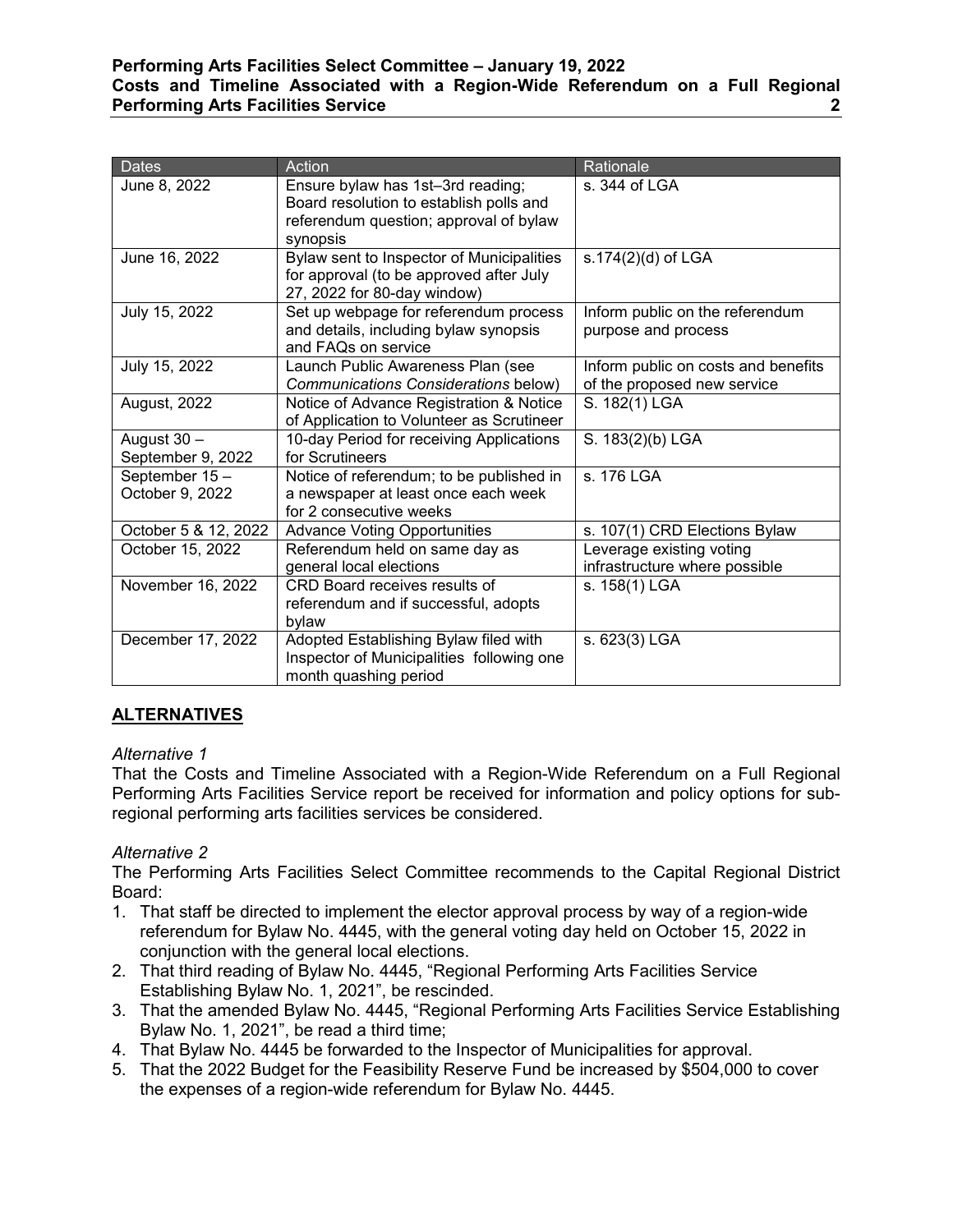### <span id="page-2-0"></span>**[IMPLICATIONS](#page-2-0)**

### *Financial Implications*

The estimated total cost of a region-wide referendum is \$504,000 (Appendix A). This cost estimate is based on the CRD conducting the referendum in conjunction with the 2022 municipal election and having the referendum question on each of the individual municipal election ballots.

If the Board elects to proceed by way of a region-wide referendum, it would require the establishment of at least 25 in-person polling locations across all 13 municipalities and the 3 electoral areas. The locations would need be staffed by a minimum of 4 to 6 staff per location, for at least one advance polling day in addition to the general voting day. A referendum requires many of the same steps that are required for a general election (see Table 1 above). However, for a regional referendum the magnitude of the work is exponentially greater given the expansion of the potential number of voters (all eligible voters within the CRD) and the geographic distribution and number of polling locations.

There are efficiencies that would be realized by having a regional referendum in conjunction with the municipal general election on October 15, 2022, as CRD could contract with municipalities to assist by placing the referendum question on municipal ballots, and sharing polling locations and staff, similar to how municipalities administer School District elections on a cost-share basis.

The financial estimate provided in Appendix A is based on an informal canvasing of municipal staff of the potential costs they would seek to recover under contract from CRD if they were to assist with the administering the referendum question. There are a number of contingent factors that could increase or decrease the cost estimate. For example, a municipality may choose not to assist or may not be required to run an election if the seats are acclaimed, in which case CRD would assume the full cost of establishing a polling location in that area. Other factors that would affect costs are whether a separate ballot is required (or whether there is space on the municipal ballot), whether statutory advertising can be combined, or even whether electronic vote counting machines are being used (which can significantly increase the cost of each ballot printed).

Legislative Services staff currently have no capacity to administer a stand-alone referendum in 2022. Staff could administer a referendum in conjunction with the general election with additional contracted staff support; however, service plan adjustment would need to be made to defer other governance projects and processes requiring electoral approval. Arts and Culture staff would also be required to dedicate substantial capacity to support the referendum. The total estimated additional staffing expenses for a region-wide referendum held in conjunction with the general election are \$54,000. This cost forms part of the \$504,000 total estimate.

If the new full regional performing arts facilities service receives electoral approval in October 2022, then the financial requirements of the new service would be incorporated into the budget planning process for the 2023 CRD budget.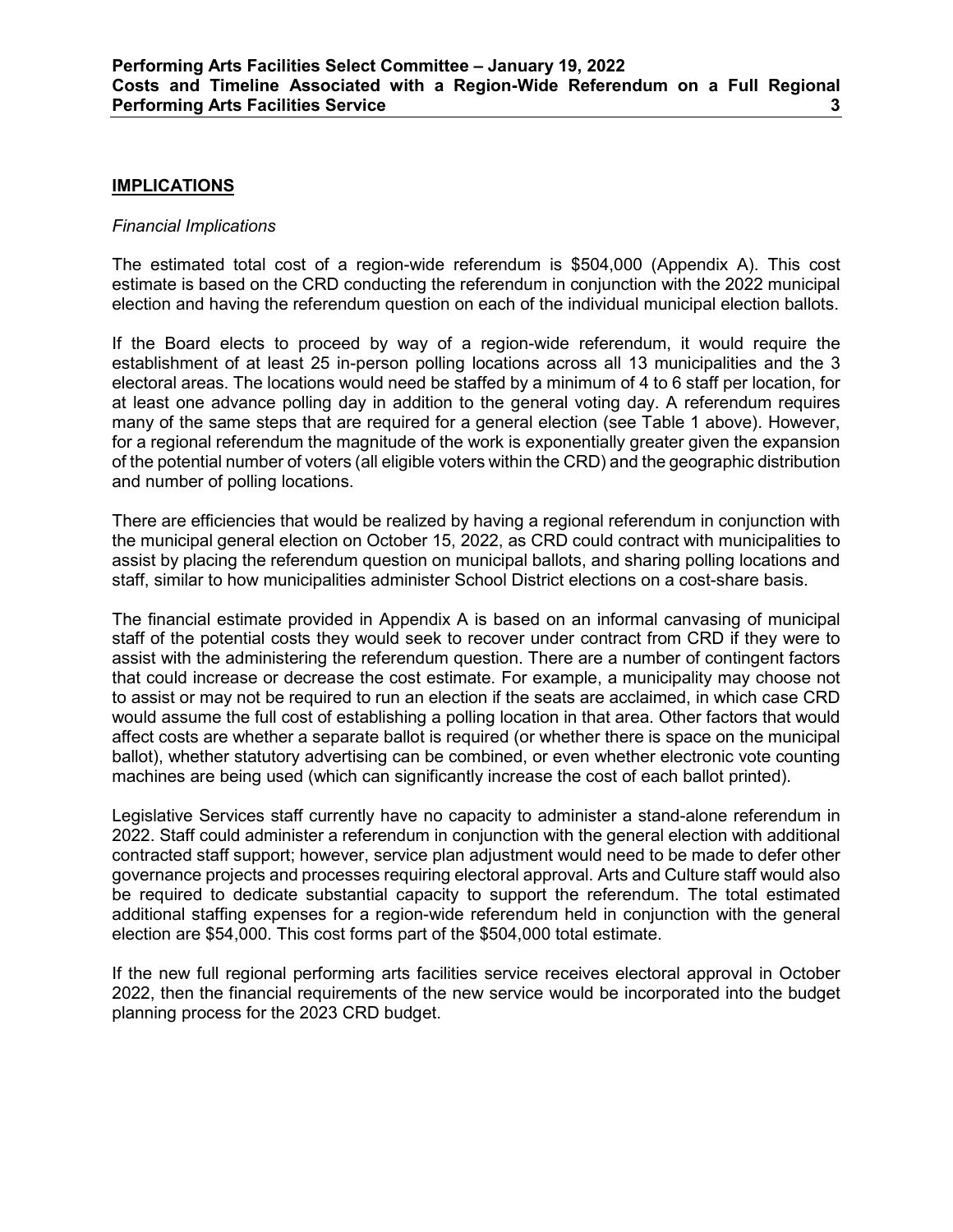### *Legislative Considerations*

Participating area approval may be obtained by way of region-wide assent vote, commonly called referendum, per sections 336, 342 (4), and 344 of the LGA. Other potential forms of approval that have been previously considered by the Board, but rejected, are municipal consent on behalf with alternative approval processes in the electoral areas, or a region-wide alternative approval process.

To initiate a region-wide assent vote, commonly known as referendum, the Board must select this method by a two-thirds majority vote.

The Board's choice on approval method is subject to review by the Inspector of Municipalities, who retains discretion to direct an alternative method.

Bylaw No. 4445 currently specifies that electoral approval would be sought through region-wide AAP. In order to advance this initiative by region-wide referendum, the third reading of Bylaw No. 4445 would need to be rescinded by the CRD Board. An amended Bylaw No. 4445 is required to specify that electoral approval is being sought through region-wide assent voting (Appendix B).

#### *Communication Considerations*

In addition to the legal requirements, a public awareness plan would be launched in conjunction with the public notice (see Appendix C for more details). The plan would ensure that voters have all the facts on the costs and benefits associated with a new fully regional performing arts facilities service under proposed Bylaw No. 4445. The plan would leverage the CRD's new engagementHQ digital tools, as well as social media channels and traditional media advertising. The goal of the public awareness plan is not to advocate in favour nor against the referendum issue, but instead to provide unbiased factual information about the proposed new service.

#### *Service Delivery Implications*

If the new full regional performing arts facilities service receives electoral approval in October 2022, then the service could launch its programs in 2023, as detailed in the updated service plan (Appendix D).

### <span id="page-3-0"></span>**[CONCLUSION](#page-3-0)**

The Performing Arts Facilities Select Committee directed staff to provide more details on regionwide referendum as a potential method of gaining electoral approval for a new full regional performing arts facilities service. At this time, region-wide referendum is the only remaining option to advance a full regional service. The staff report details costs and additional required staff capacity, as well as a timeline for a potential region-wide referendum aligned to the 2022 general local elections in order to leverage existing voting infrastructure.